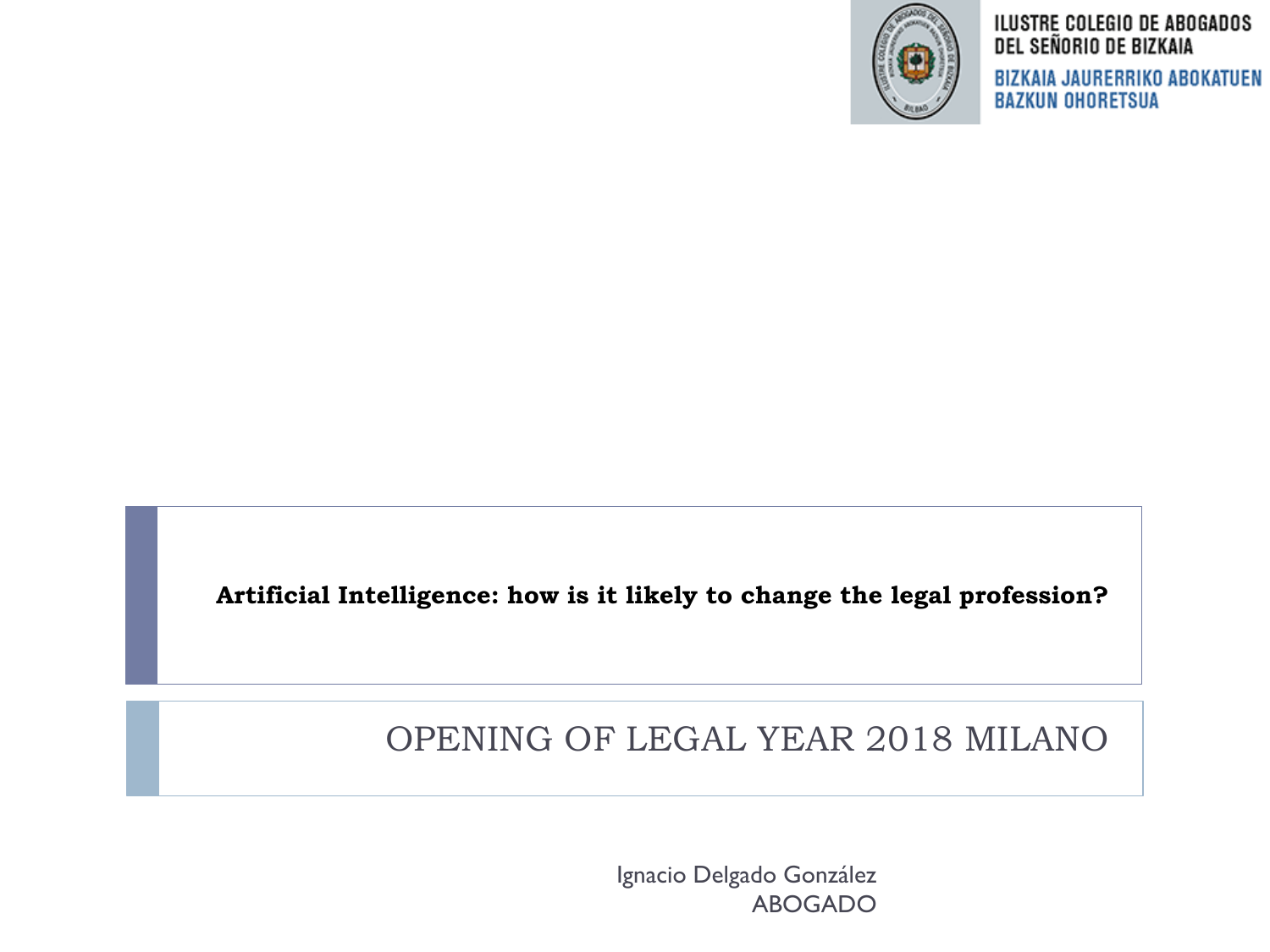

ILUSTRE COLEGIO DE ABOGADOS DEL SEÑORIO DE BIZKAIA **BIZKAIA JAURERRIKO ABOKATUEN** BAZKUN OHORETSUA

#### $\blacktriangleright$  Introduction

## **AI- IN THE LEGAL PROFESSION**

- **1.- Contract review**
- **2.- Search for information, judgments and jurisprudence**
- **3.- First draft preparation for a claim**

## **FUTURE DEVELOPMENTS**

- **1.- Machine learning**
- **2.- Robotization**
- **3.- Conclusions**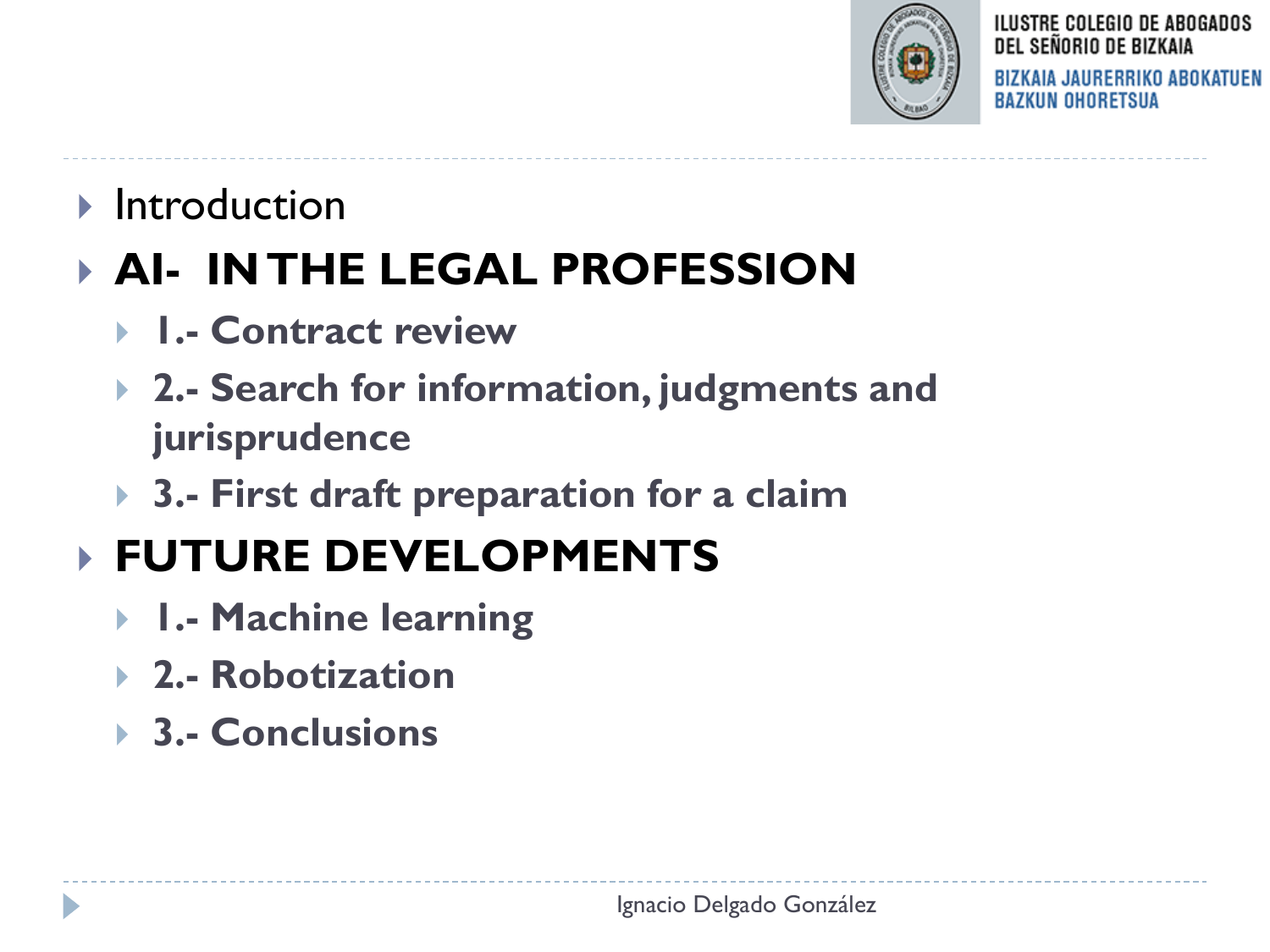

## Introduction

- **Artificial intelligence** ( AI also machine intelligence MI ) is intelligence displayed by machines in contrast with the natural intelligence ( NI ) displayed by humans and other animals.
- **1. Reduced**: the one applied to a robot that can do a better task than any human being
- **2. General**: able to build a kind of brain based technological chips
- **3. Supraintelligence**: it is the one that will be reached when the human being is able to build a new specimen much more intelligent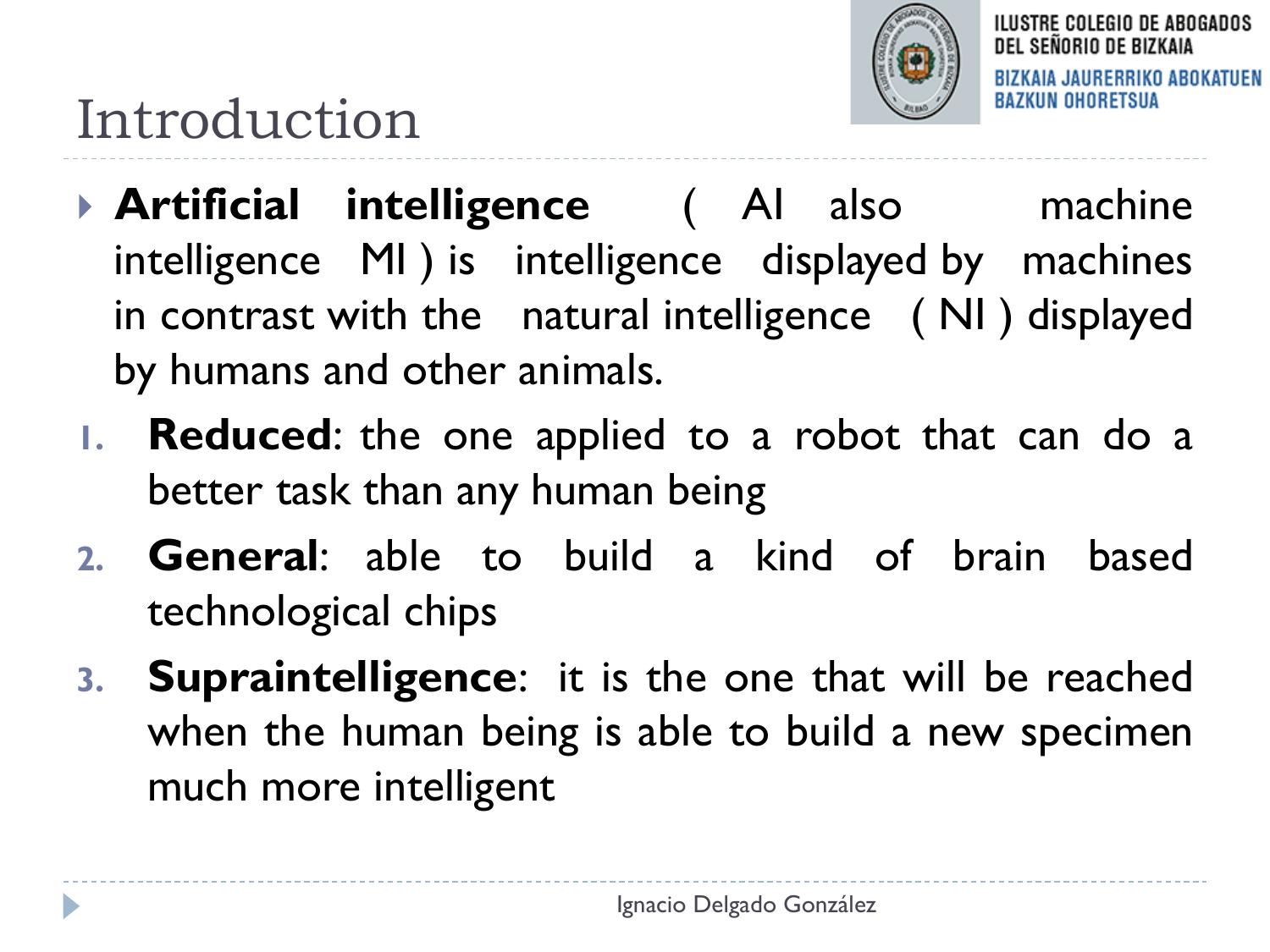## Introduction



DEL SEÑORIO DE BIZKAIA BIZKAIA JAURERRIKO ABOKATUEN KUN OHORETSUA

ILUSTRE COLEGIO DE ABOGADOS

- **History of artificial intelligence:** from the first chess machines to the latest developments capable of piloting combat aircraft or winning a television contest, not only for its enormous storage capacity, computing and information analysis, but also for the better understanding of natural language.
- ▶ The artificial intelligence that is currently used in the legal sector is not even remotely close to the HAL 9000 machine that we saw in "2001: a space odyssey".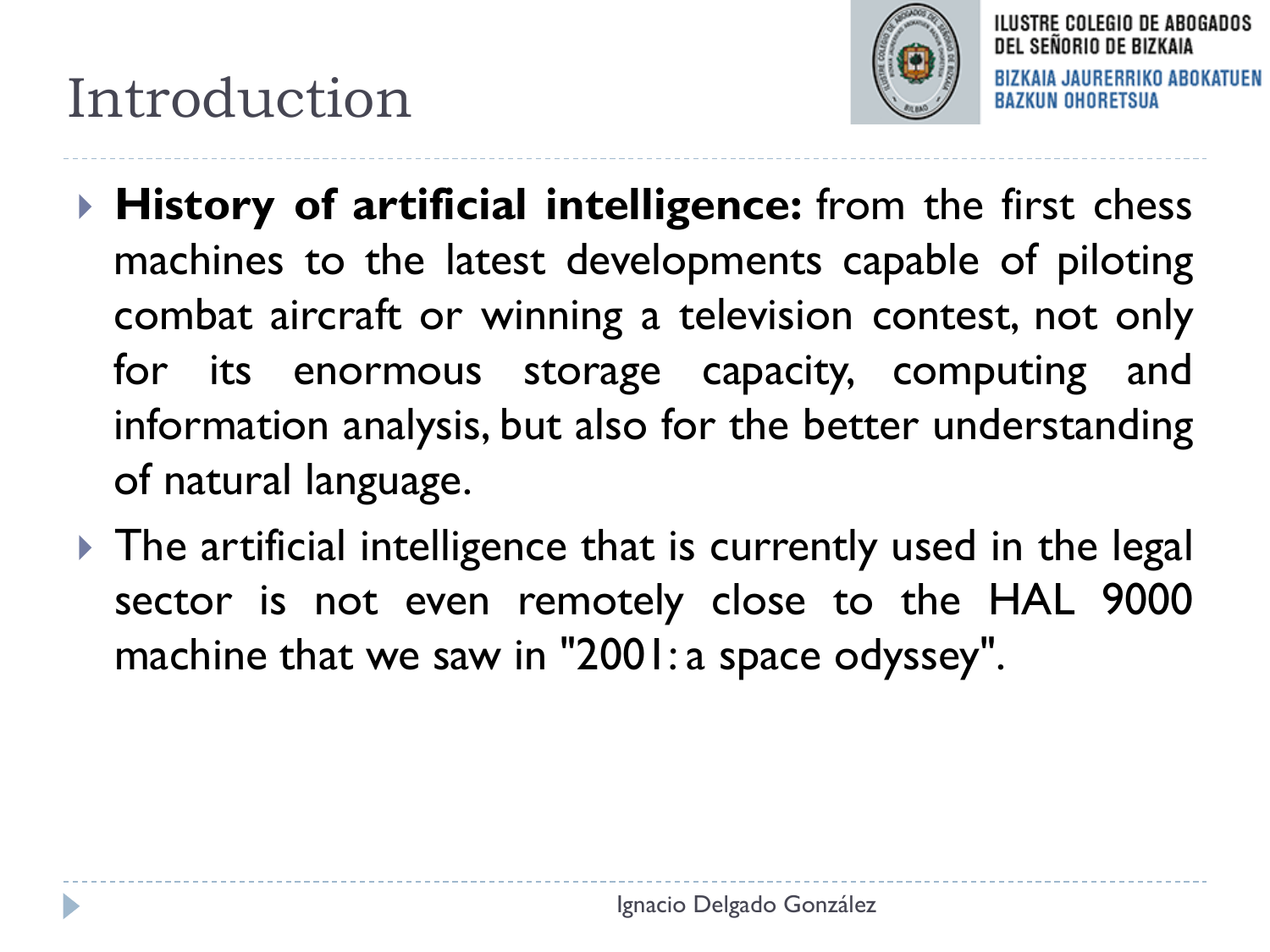

ILUSTRE COLEGIO DE ABOGADOS DEL SEÑORIO DE BIZKAIA IA JAURERRIKO ABOKATUEN IN OHORFTSUA

# AI in the legal profession

The legal firms are using this technology to improve the efficiency of tasks such as:

### 1. **Contract Review:**

 Comparison of contracts based on predefined models to detect non-coinciding, nonexistent, additional clauses or the degree of divergence among them; variation of economic amounts according to predefined fluctuation bands in prices or guarantees, classification of contracts and clauses according to different types, amounts, dates, creation of automated reports with said parameters.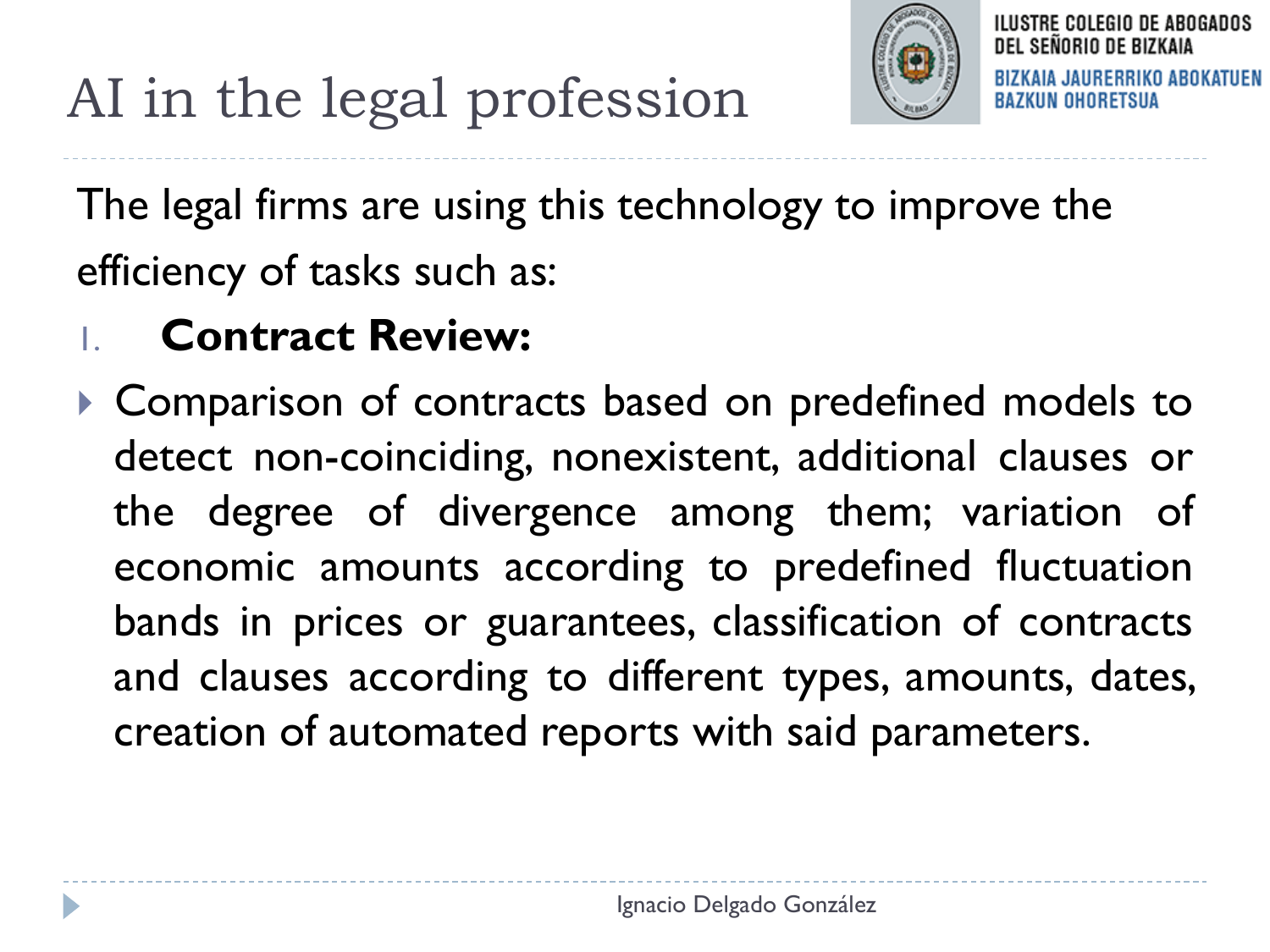

ILUSTRE COLEGIO DE ABOGADOS DEL SEÑORIO DE BIZKAIA **BIZKAIA JAURERRIKO ABOKATUEN** (UN OHORETSUA

#### **2. Search for information, judgments and jurisprudence:**

 Smarter searches than the simple search for keywords, being the context surrounding certain words what determines the relevant information from the nonrelevant.

#### **3. First draft preparation for a claim.**

 Structuring of judicial and non-judicial documents, based on logical algorithms in which they are incorporated (if they are compiled and available, and they are available in several jurisdictions) the trends in the issuance of judgments by the judges who will have to solve the case.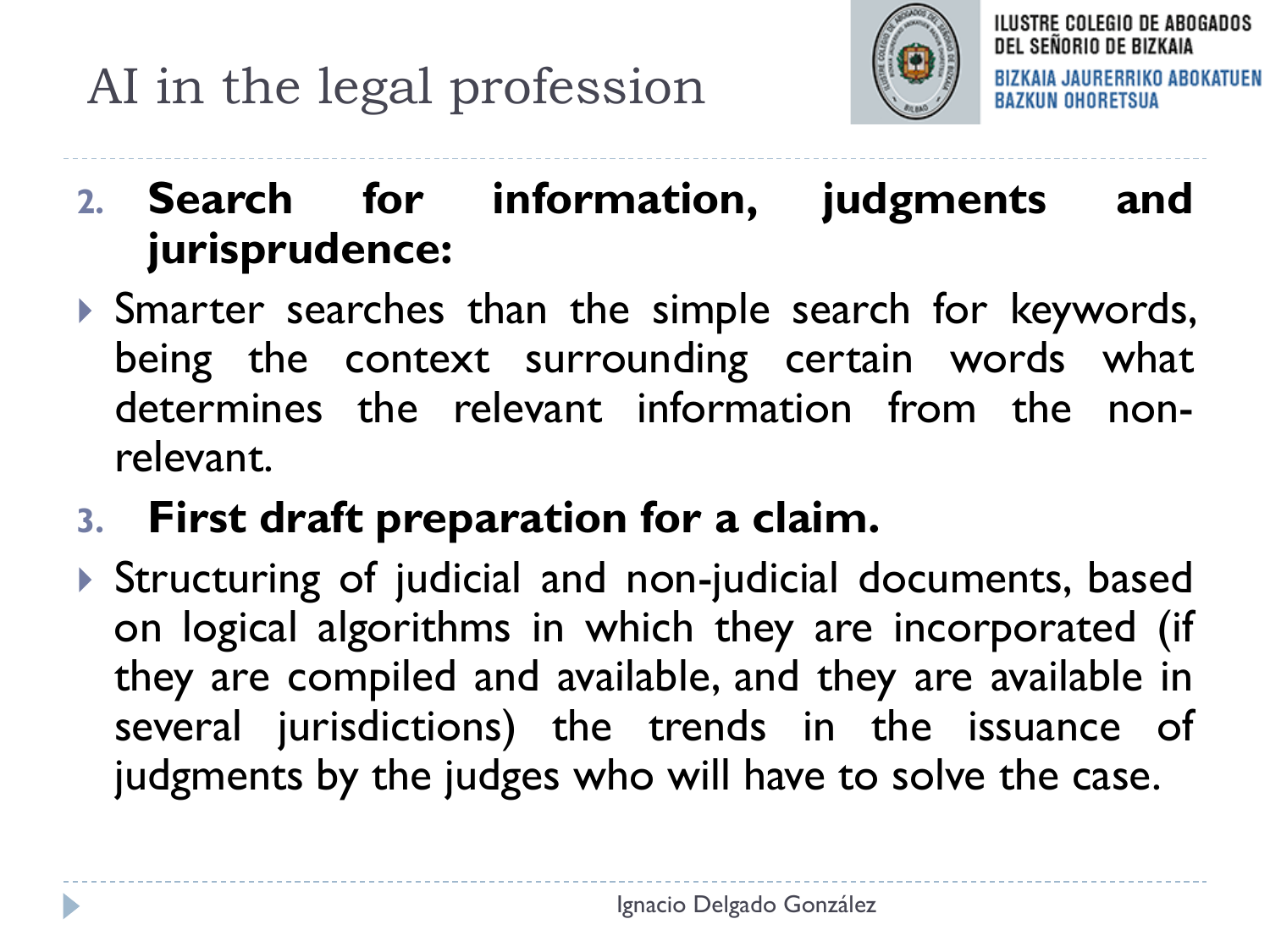

ILUSTRE COLEGIO DE ABOGADOS DEL SEÑORIO DE BIZKAIA **BIZKAIA JAURERRIKO ABOKATUEN** BAZKUN OHORETSUA

- **4. Creation of automated diagnostic / solution systems for very specific legal situations.**
- ▶ Web solutions executable on demand by the users in which, based on the information introduced by the latter and contrasted with the application, they suggest specific solutions or issue diagnoses on certain topics.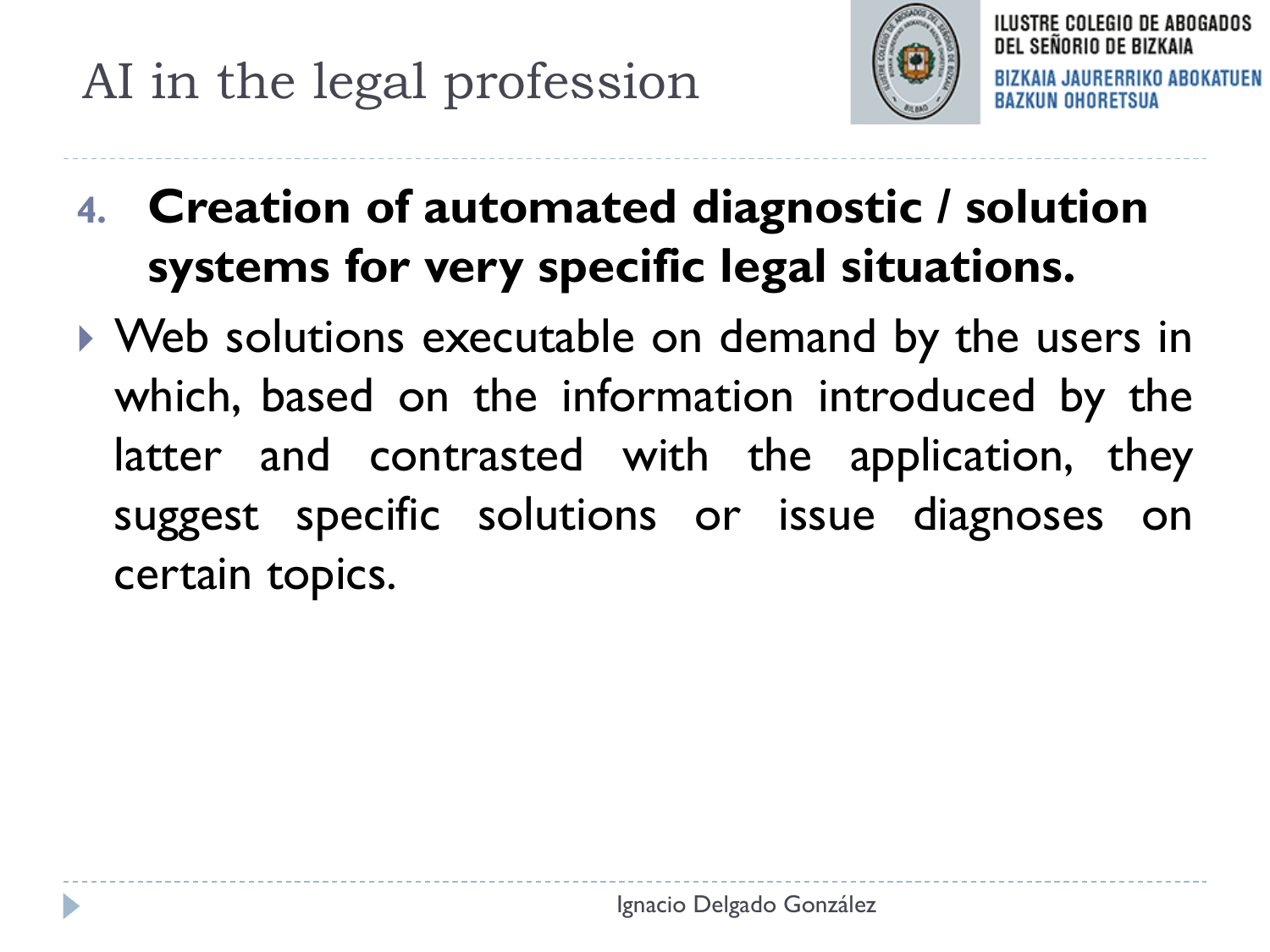## Future Developments



DEL SEÑORIO DE BIZKAIA **BIZKAIA JAURERRIKO ABOKATUEN** BAZKUN OHORETSUA

ILUSTRE COLEGIO DE ABOGADOS

- **1. Machine Learning** is a branch of applied artificial intelligence (the so-called Weak AI) that tries to get machines to learn automatically.
- This model of machine learning is based on the training of algorithms so that, based on patterns obtained from data analysis, they make predictions by perfecting models that help us generate ideas and make better decisions.
	- Therefore, the more data available to learn and the richer and more complete the algorithm, the better it will work.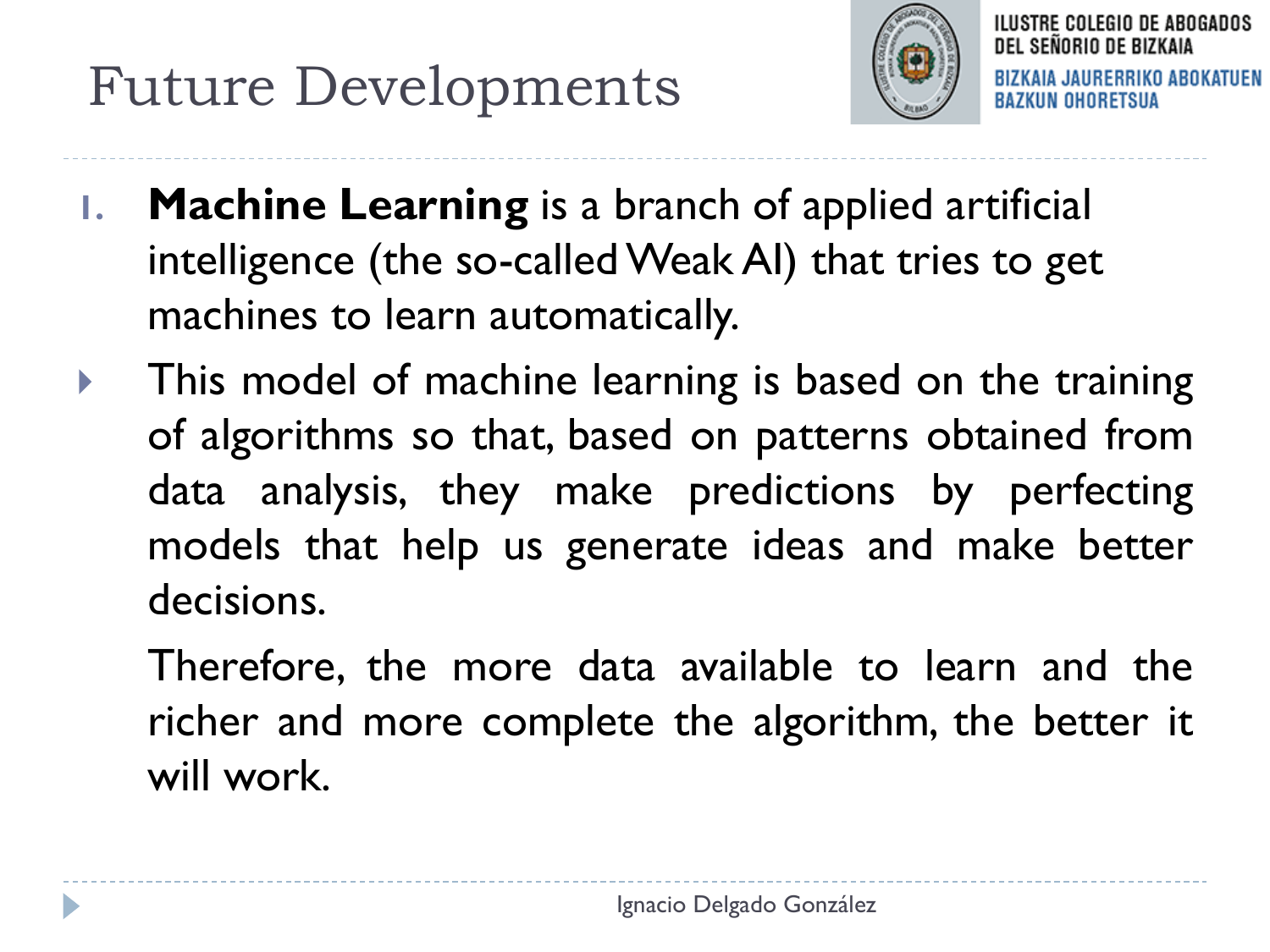

DEL SEÑORIO DE BIZKAIA **BIZKAIA JAURERRIKO ABOKATUEN** BAZKUN OHORETSUA

ILUSTRE COLEGIO DE ABOGADOS

#### **2. Robotization**

- An important part of the work currently done by lawyers and some administrative figures of the administration of Justice could be assumed by robots, since they are mechanical works where the applicable criterion does not depend on a human being but on a process established by the law.
- If The amount of justice and legal work that could be automated is about 40%.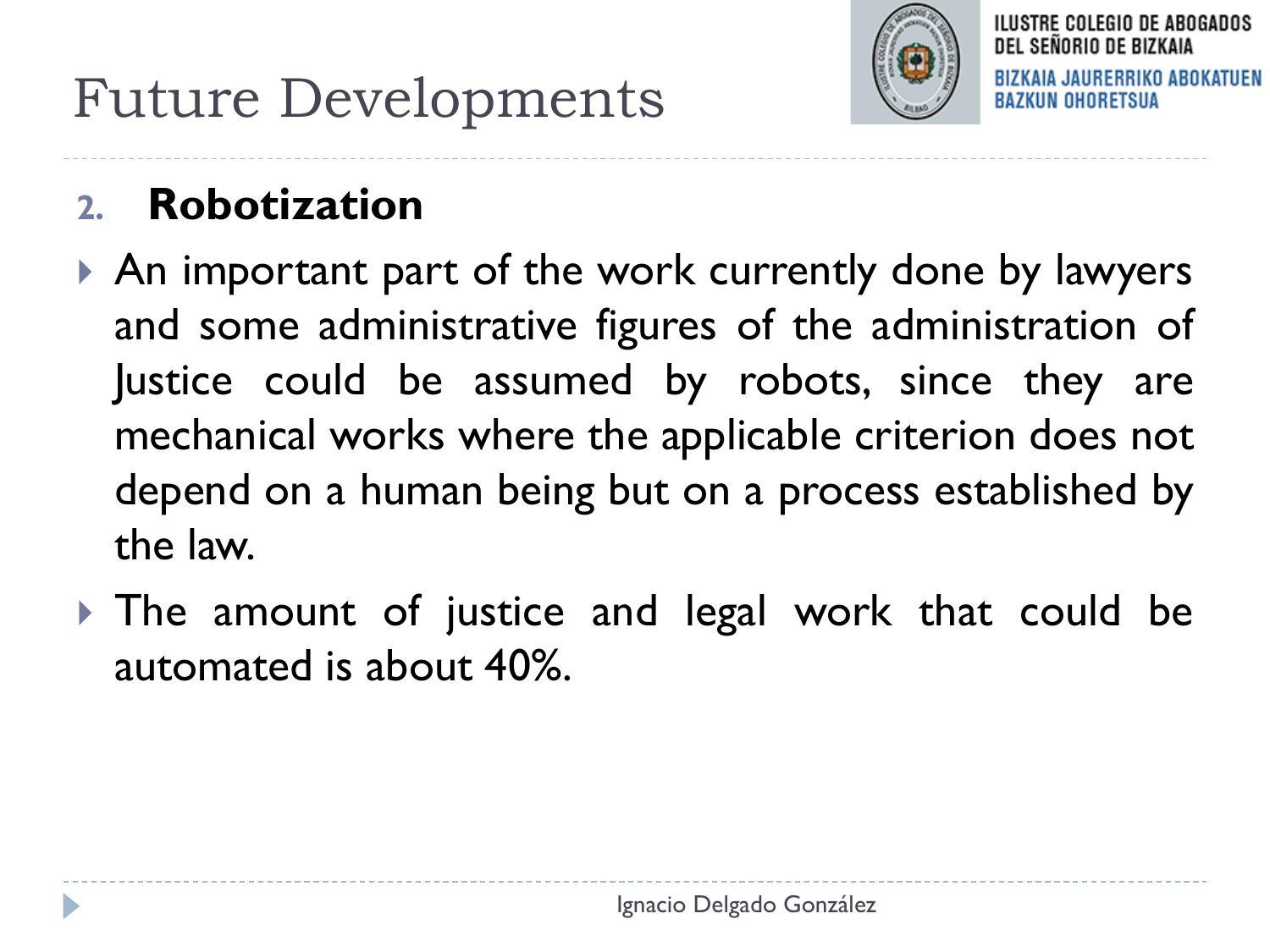

ILUSTRE COLEGIO DE ABOGADOS DEL SENORIO DE BIZKAIA **BIZKAIA JAURERRIKO ABOKATUEN** BAZKUN OHORETSUA

- Robots would not be what they are without the data. In fact, big data is the "new oil".
- Robots learn like human beings: on the basis of being wrong.
- Robots are able to work many more hours than human beings and also learn to develop a task faster
- In 15 years we will have to decide if we want to be augmented humans and implant a chip in our body or if we want to remain normal